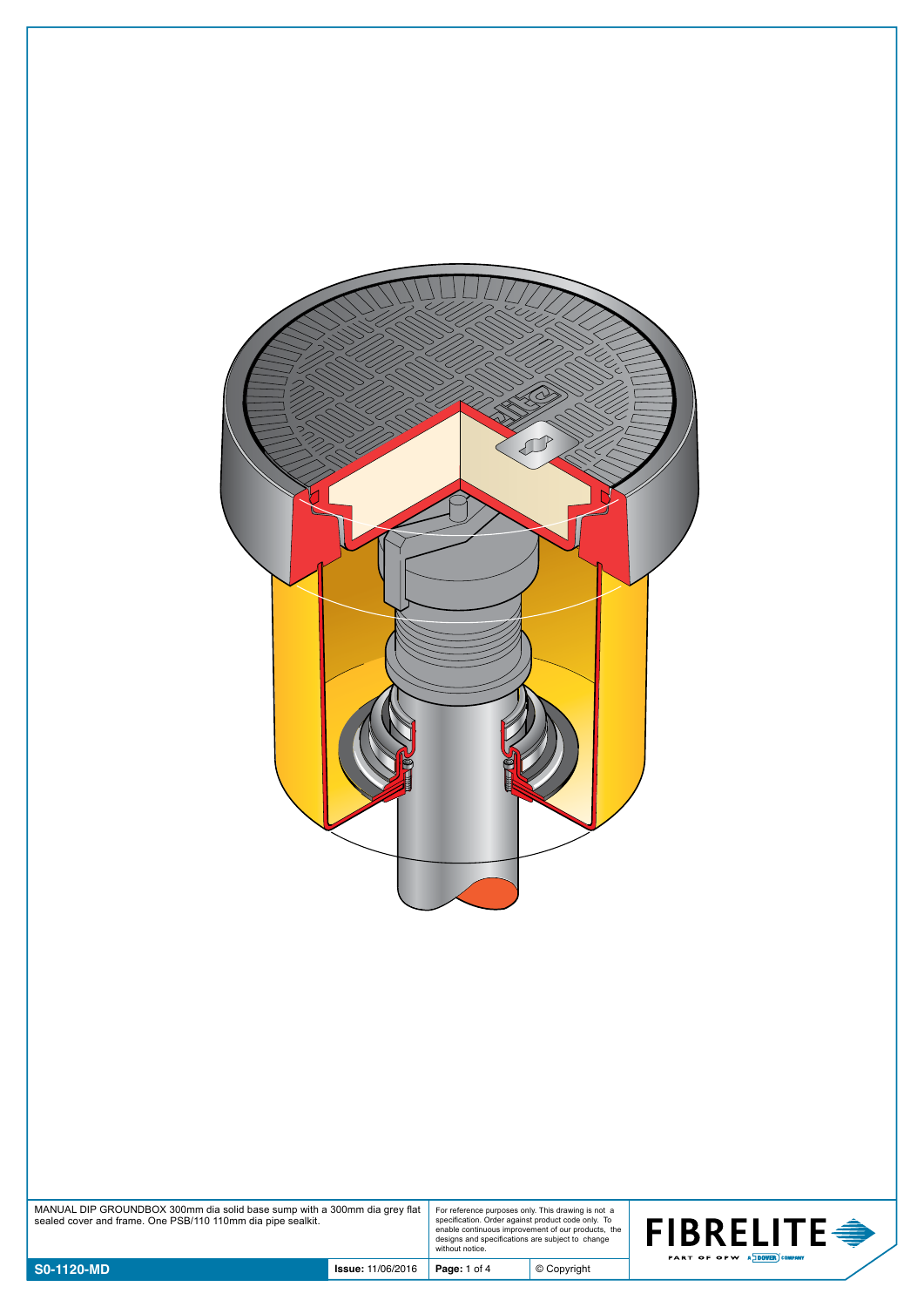

| MANUAL DIP GROUNDBOX 300mm dia solid base sump with a 300mm dia grey flat<br>sealed cover and frame. One PSB/110 110mm dia pipe sealkit. | For reference purposes only. This drawing is not a<br>specification. Order against product code only. To<br>enable continuous improvement of our products, the<br>designs and specifications are subject to change<br>without notice. |
|------------------------------------------------------------------------------------------------------------------------------------------|---------------------------------------------------------------------------------------------------------------------------------------------------------------------------------------------------------------------------------------|
|------------------------------------------------------------------------------------------------------------------------------------------|---------------------------------------------------------------------------------------------------------------------------------------------------------------------------------------------------------------------------------------|



© Copyright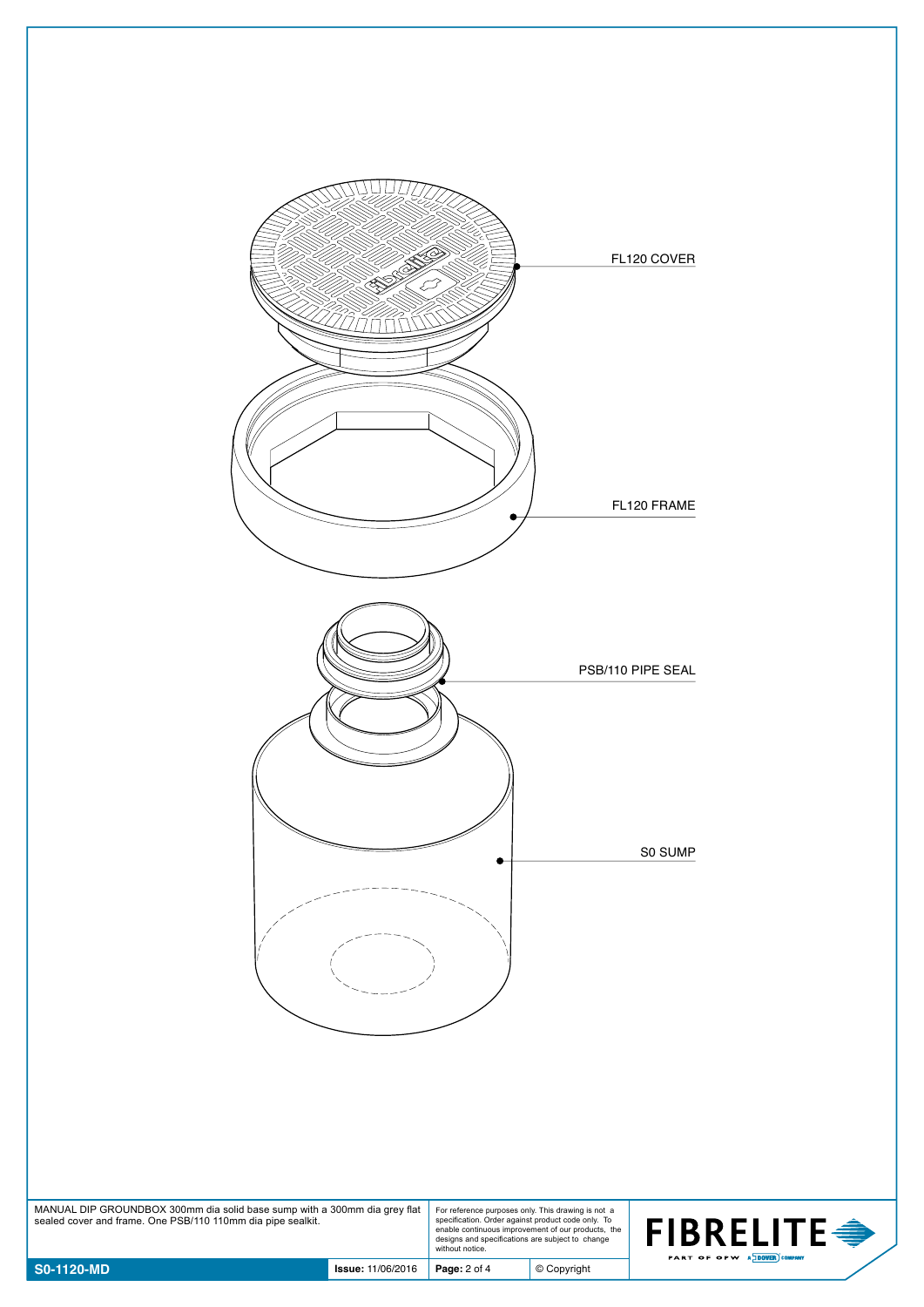